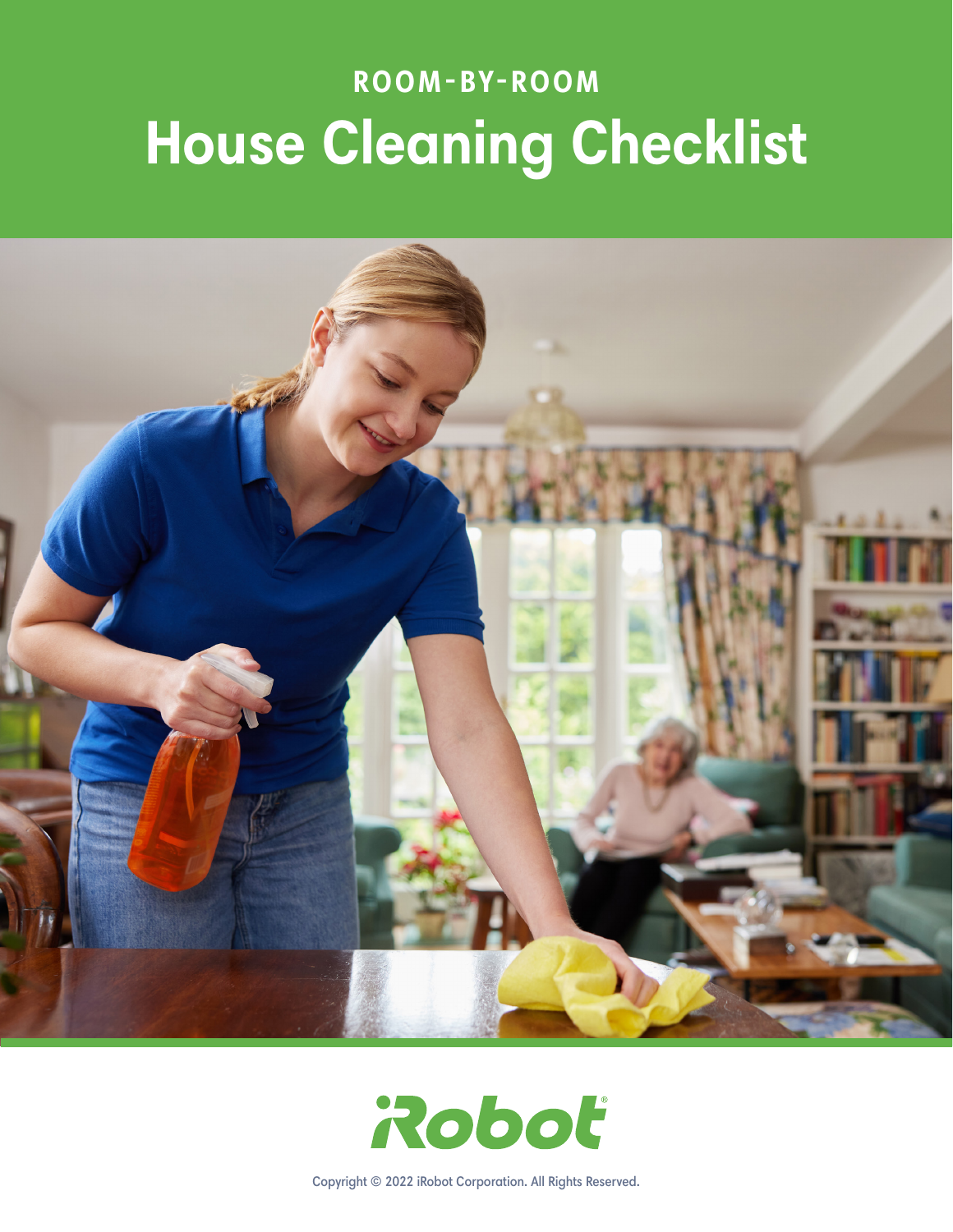### SUPPLIES

| <b>For more cleaning</b><br><b>tips and checklists</b><br>visit blog.irobot.com | Roboť                                                                                                                                                   |
|---------------------------------------------------------------------------------|---------------------------------------------------------------------------------------------------------------------------------------------------------|
|                                                                                 |                                                                                                                                                         |
| Microfiber Cloth<br><b>Bucket</b>                                               | microfiber cloths for toilet, mirror and<br>counters, each color representing a<br>different surface so you're not cross<br>contaminating as you clean) |
| Roomba® Robot Vacuum Cleaner                                                    | <b>Cleaning gloves</b><br>Washcloths (Use 3 different colored                                                                                           |
| <b>Floor Cleaner</b><br>Braava® Robot Mop                                       | Shower and tub cleaner (or a<br>spray bottle of your favorite natural<br>bathroom cleaner)                                                              |
| All Purpose Cleaner (for counters and<br>outside of toilet)                     | Baby oil to get your faucets to shine<br>and repel water stains                                                                                         |
| Dry Cleaning Powder<br><b>Hanging Moisture Absorber</b>                         | New scent plug in                                                                                                                                       |
| <b>Extend Duster</b>                                                            | Toilet bowl cleaner                                                                                                                                     |
| <b>Stainless Steel Cleaner</b>                                                  | mirrors)<br>Pet Hair Remover Brush or Lint Roller                                                                                                       |
| Laundry Whitener                                                                | Glass Cleaner (for windows and                                                                                                                          |
| <b>Stain Remover Bars</b>                                                       | Oven Cleaner                                                                                                                                            |
| <b>Disinfectant</b>                                                             | <b>Scrubbing Sponges</b>                                                                                                                                |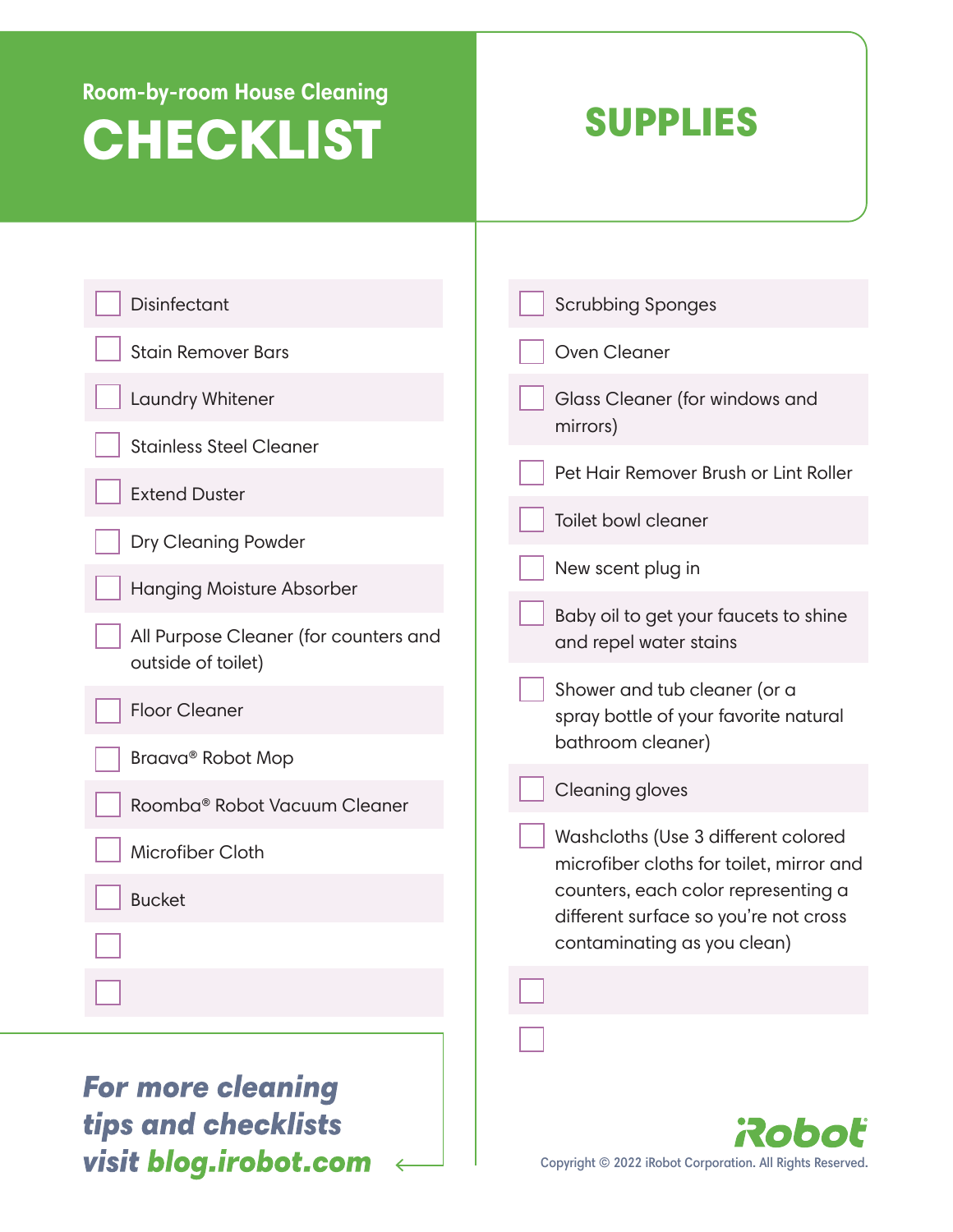## **Room-by-room House Cleaning**  CHECKLIST WHOLE HOUSE

**WEEKLY** 

### **DAILY**

| Load and empty the dishwasher                                         | Dust all of the surfaces in your home                                 |
|-----------------------------------------------------------------------|-----------------------------------------------------------------------|
| Rinse out your sink                                                   | Wipe down all windows around your<br>home                             |
| Wipe down your kitchen counters                                       |                                                                       |
| Tidy up any loose items                                               | Sanitize light switches, door knobs,<br>cabinet handles and all other |
| Make your bed                                                         | surfaces that are touched frequently                                  |
| Sweep your kitchen floor                                              | Vacuum all of the rugs or carpets<br>in your home (or schedule your   |
| Load and fold the laundry                                             | Roomba® robot vacuum to<br>automatically do this for you)             |
| Clean cat litter                                                      | Mop all hard surfaces (or schedule                                    |
| Set your Roomba® robot vacuum to<br>vacuum your floors throughout the | your Braava® robot mop to<br>automatically do this for you)           |
| day or at certain times of the day                                    |                                                                       |
| Set your Braava® robot mop to mop<br>floors once your Roomba® robot   |                                                                       |
| vacuum is done                                                        |                                                                       |
|                                                                       |                                                                       |
|                                                                       |                                                                       |
| <b>For more cleaning</b>                                              |                                                                       |

tips and checklists visit blog.irobot.com <

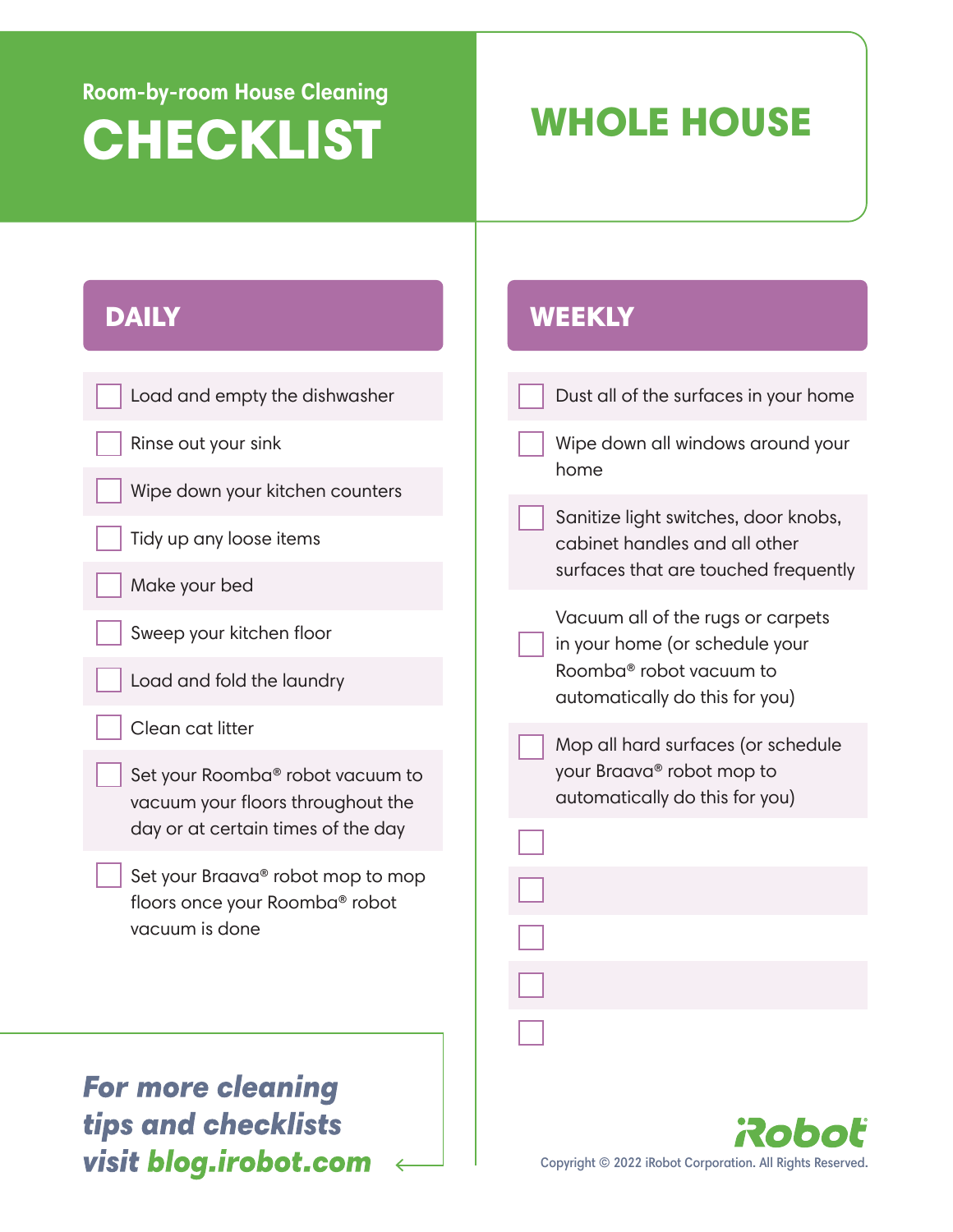## **Room-by-room House Cleaning**  CHECKLIST WHOLE HOUSE

**YEARLY** 

### **MONTHLY**

| Wipe down base boards, wall<br>smudges, light switches, doors, and           | Clean out the vents of your air filters<br>or change the filter                          |
|------------------------------------------------------------------------------|------------------------------------------------------------------------------------------|
| walls for any scuffs, handprints, paint<br>and crayon marks, and other grime | Deeply clean tile grout on countertops<br>and floors, and in your shower                 |
| Dust your ceiling, and ceiling fan for<br>cobwebs                            | Reseal kitchen and bathroom floor<br>tiles and countertops (and possibly<br>your shower) |
| Dust, or use a broom to swipe<br>through corners and over moldings           | Check your water softeners and refill<br>salt, if needed                                 |
| Wash your trash bins inside and out<br>(and the mats under them, if you have | Flush hot water from the water heater<br>to remove sediment                              |
| mats)                                                                        | Change batteries in your smoke and<br>carbon monoxide detectors                          |
| Wipe down the tops of high<br>bookcases and shelves                          | Steam clean carpets                                                                      |
|                                                                              | Clean window screens                                                                     |
| Wash windowsills and frames<br>(especially inside, where the gunk            | Clean your blinds and curtains                                                           |
| gets trapped)                                                                | Inspect the exterior of your house for<br>any termite damage                             |
| Organize an area of your home that's<br>cluttered                            | Power wash your driveway / house<br>siding                                               |
|                                                                              | Clean debris out of your gutters                                                         |
| <b>For more cleaning</b>                                                     | Get rid of unused items, such as cloth-<br>ing and toys, that clutter your home          |
| tips and checklists<br>visit blog.irobot.com                                 | Copyright © 2022 iRobot Corporation. All Rights Reserved.                                |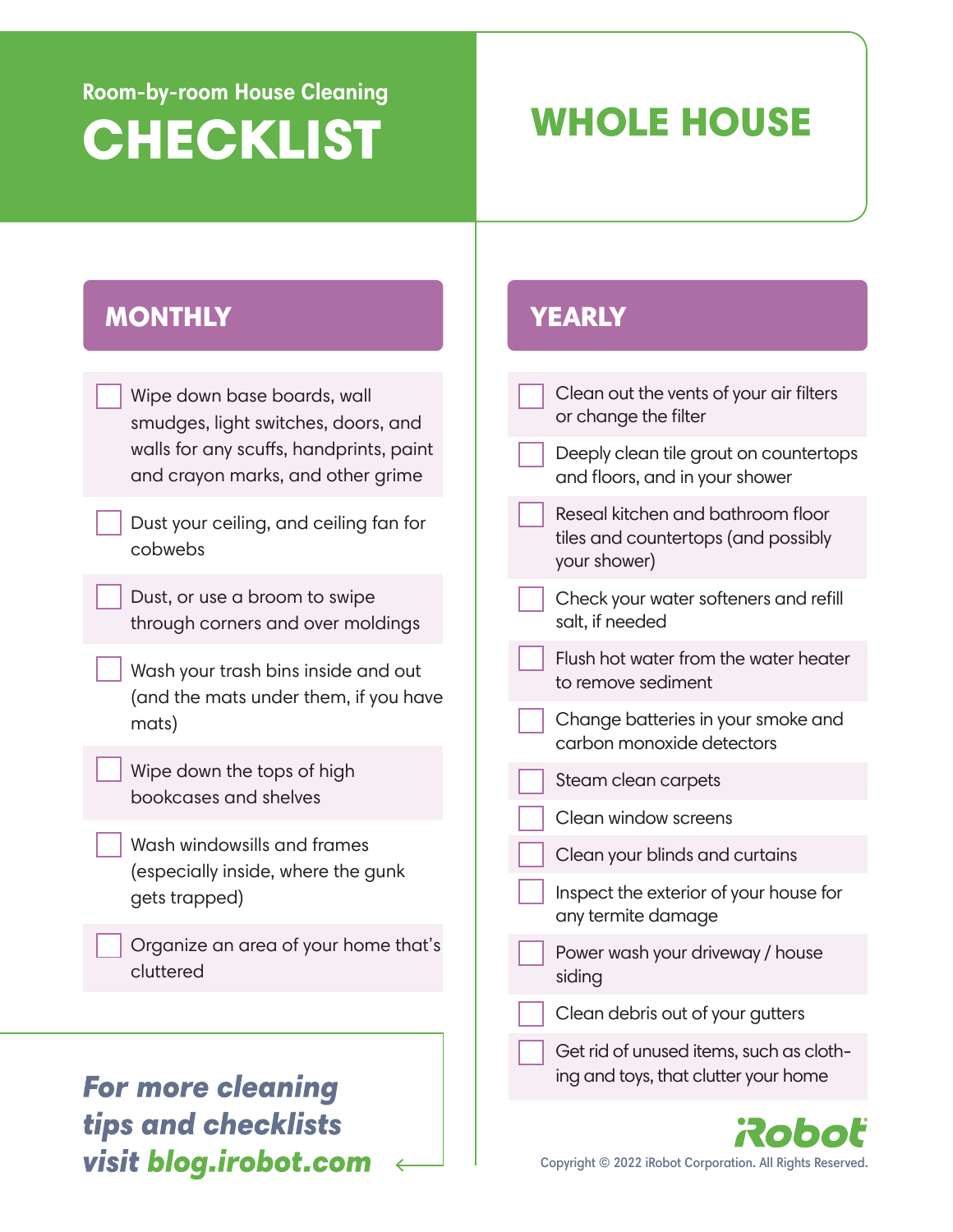## **Room-by-room House Cleaning**  CHECKLIST LAUNDRY ROOM

**YEARLY** 

### **WEEKLY**

| Clean the exterior of your washing<br>machine and dryer      | Pull out your washer and dryer<br>and clear out the vents from lint<br>and debris |
|--------------------------------------------------------------|-----------------------------------------------------------------------------------|
| Wash around the door and gasket<br>of your washer's interior | Vacuum up lint from behind the dryer                                              |
|                                                              |                                                                                   |
| Scrub detergent dispenser                                    | Run your washer on a cleaning cycle                                               |
| Clean the washer and dryer drum                              | Check and clean the seams around                                                  |
| Replace empty containers and refill<br>bottles               | the door for mold (particularly for<br>front loaders)                             |
| Wipe down counters and declutter                             |                                                                                   |
| Clean lint traps                                             |                                                                                   |
|                                                              |                                                                                   |
|                                                              |                                                                                   |
|                                                              |                                                                                   |
|                                                              |                                                                                   |
|                                                              |                                                                                   |
|                                                              |                                                                                   |
|                                                              |                                                                                   |
|                                                              |                                                                                   |

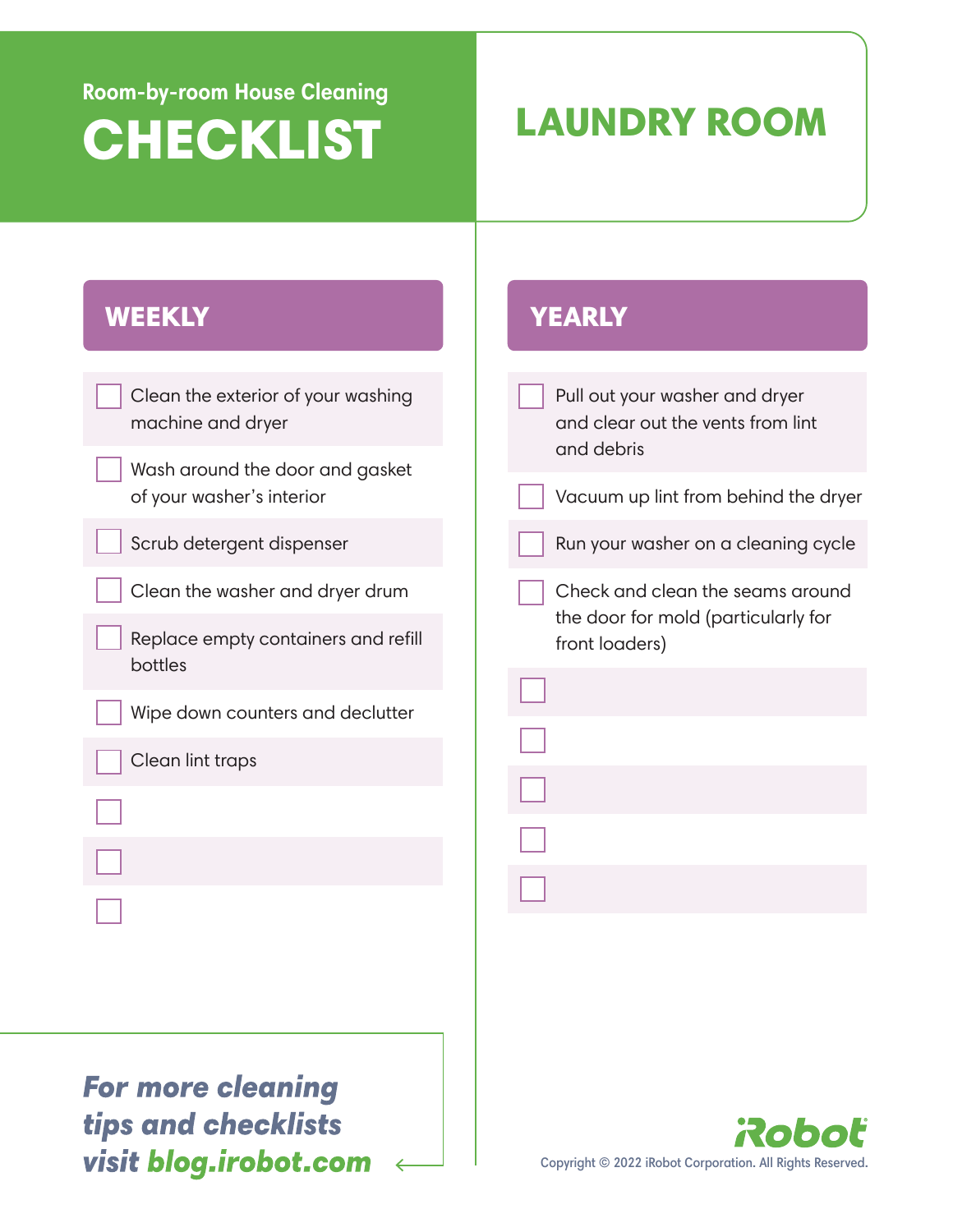**WEEKLY** 

### **DAILY**

| Load and unload the dishwasher                                           | Clean your fridge (best to do<br>before grocery shopping)         |
|--------------------------------------------------------------------------|-------------------------------------------------------------------|
| Do the dishes                                                            |                                                                   |
| Sanitize wooden cutting boards                                           | Disinfect countertops and faucets                                 |
| Clean your sink                                                          | Wipe down your backsplash and<br>vent hoods                       |
| Clean your stovetop after cooking                                        | Throw away any old leftovers                                      |
| Wipe down countertops                                                    | Move everything off your kitchen<br>counters for a good wipe down |
| Sweep your floors<br>Mop your floors                                     | Wipe out the splatters from your<br>microwave                     |
|                                                                          | Toss out that filthy sponge in the sink                           |
|                                                                          | Mop floors                                                        |
|                                                                          | Refill your soap dispenser                                        |
|                                                                          | Wash dish towels and aprons                                       |
|                                                                          | Clean the outside of your appliances                              |
|                                                                          | Take out the trash and recycling bins                             |
|                                                                          | Wipe down cabinet surfaces                                        |
| <b>For more cleaning</b><br>tips and checklists<br>visit blog.irobot.com | Copyright © 2022 iRobot Corporation. All Rights Reserved.         |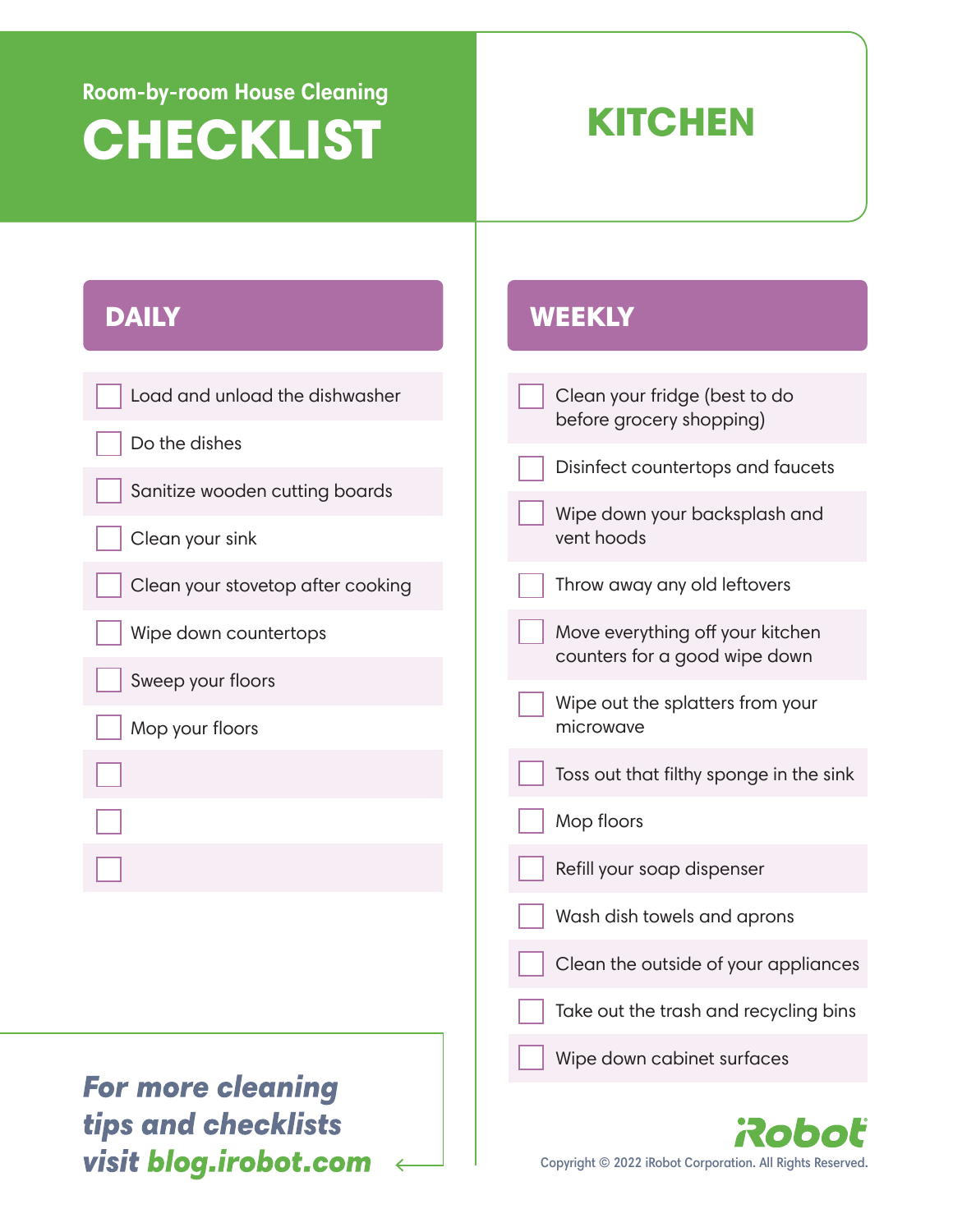### **MONTHLY**

| Clean the space between your                                                          | Clean your microwave                                        |
|---------------------------------------------------------------------------------------|-------------------------------------------------------------|
| fridge and counters                                                                   |                                                             |
| Replace your sponge or sanitize your                                                  | Clean oven inside and out<br>(depending on usage)           |
| dish brush                                                                            | Clean the inside of your dishwasher                         |
| Clean/ sanitize garbage disposal                                                      | Clean and sanitize your countertops                         |
| Add a drain cleaner/ deodorizer to<br>your sink and garbage disposal                  | Polish all stainless-steel appliances                       |
| Dust light fixtures                                                                   | Clean the interior and exterior<br>of your fridge           |
| Wipe away smudges and clean the<br>cabinets and walls, especially around<br>the stove | Organize your pantry, fridge, and/<br>or cabinets           |
| Wipe down the toe kicks and<br>baseboards                                             | Sweep and mop your floors                                   |
| Clean out your trashcan                                                               | Spot clean your tile grout                                  |
| Clean your coffee maker                                                               | Clean out your Roomba® robot<br>vacuum's self-emptying dock |
|                                                                                       |                                                             |
|                                                                                       |                                                             |
|                                                                                       |                                                             |
| <b>For more cleaning</b>                                                              |                                                             |
| tine and eheelicte                                                                    |                                                             |

tips and checklists visit blog.irobot.com <

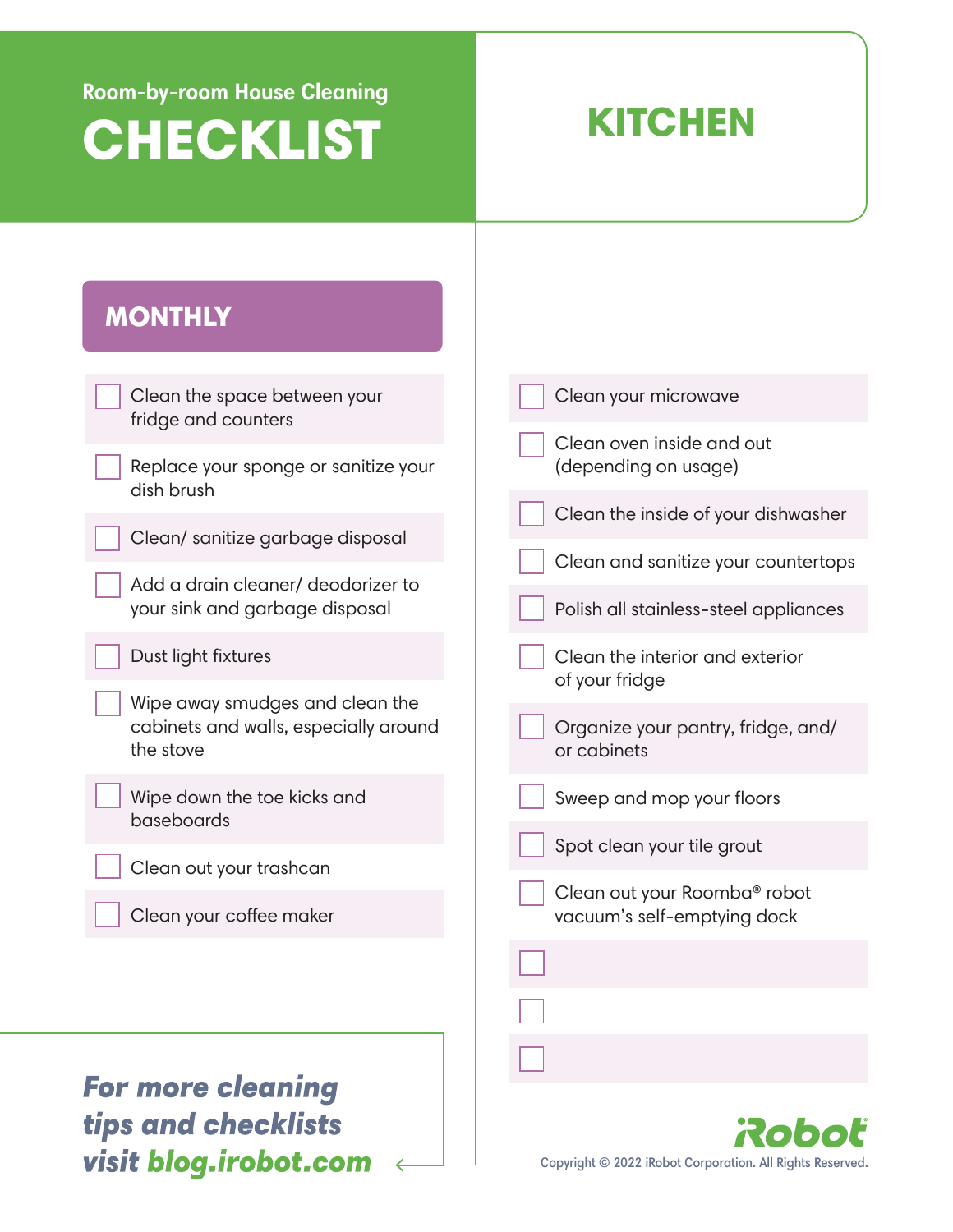| <b>YEARLY DEEP CLEAN</b>                                                                                 |                                                                                                 |
|----------------------------------------------------------------------------------------------------------|-------------------------------------------------------------------------------------------------|
| Dust the top of your fridge                                                                              | Remove grease buildup exposed<br>decorations or dishes                                          |
| Clean refrigerator coils, as well as<br>underneath and behind your fridge<br>(make sure to unplug first) | Clean light fixtures                                                                            |
| Repair any crooked cabinets or<br>drawers                                                                | Clean your dishwasher filter<br>Soak and scrub the filters of your                              |
| Toss out and replace any cookware<br>you don't use or that is damaged/                                   | exhaust hood (if yours has them) and<br>clean the underside of the hood as<br>well              |
| rusting<br>Vacuum crumbs out of drawers                                                                  | Use a thin knife or other edging tool<br>to clean gunk out of crevices around<br>stove and sink |
| Wipe the interior of your cabinets<br>Replace or wipe down cabinet liners                                | Scrub the areas under your cabinet<br>toe kicks                                                 |
| Seal your hardwood/ tile floors                                                                          | Clean out your garbage disposal                                                                 |
| Clean the tops of cabinets<br>(if they don't reach the ceiling)                                          |                                                                                                 |
| <b>For more cleaning</b><br><b>tips and checklists</b><br>visit blog.irobot.com                          | Robot<br>Copyright © 2022 iRobot Corporation. All Rights Reserved.                              |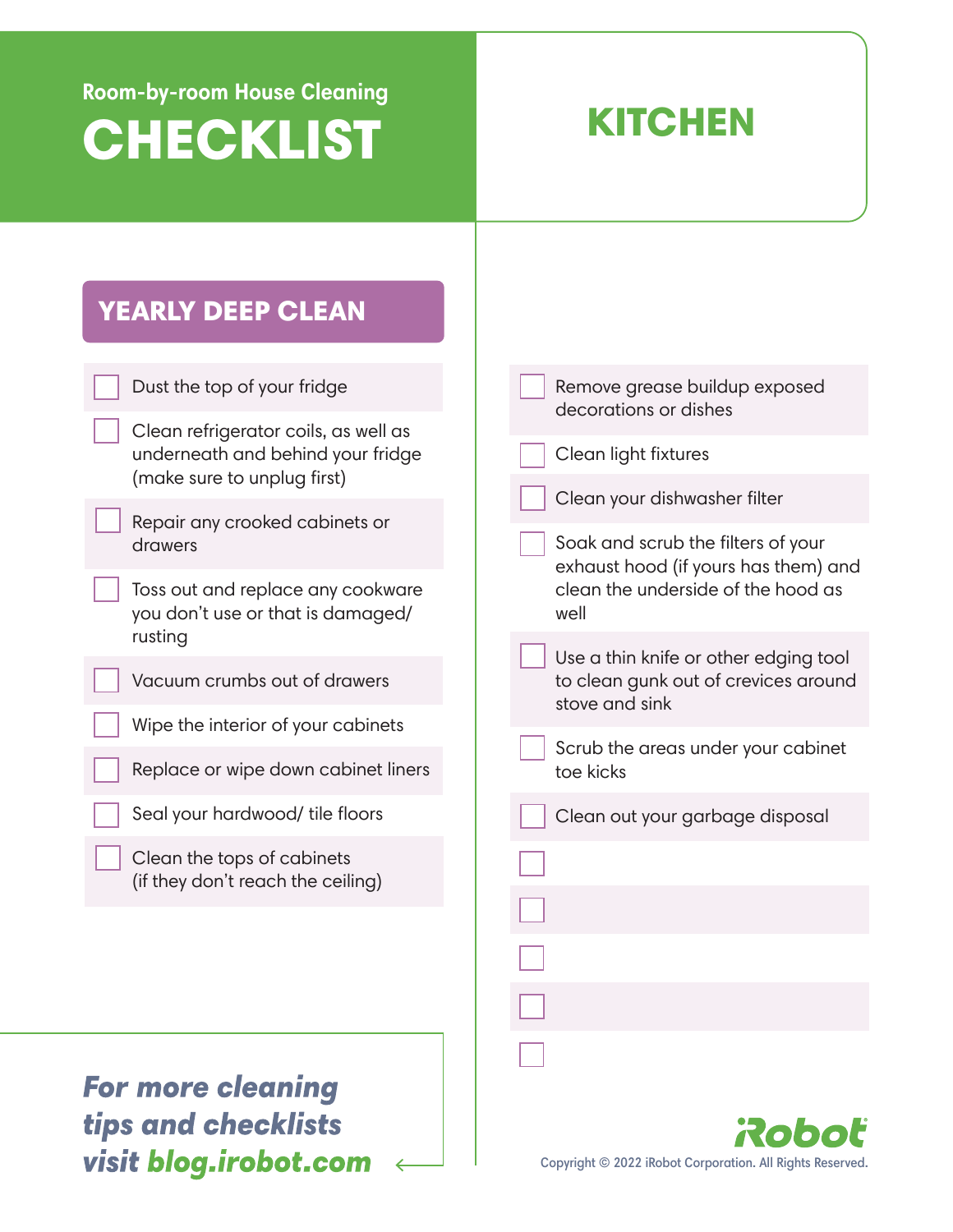

| <b>SPRING CLEANING</b><br>(for those semi-annual deep cleans)                                                                           |
|-----------------------------------------------------------------------------------------------------------------------------------------|
|                                                                                                                                         |
| Pull everything out of your pantry to throw away or donate unused foods and<br>cookware, clean the shelves, and reorganize              |
| Eliminate cookware you no longer need or use throughout your kitchen                                                                    |
| Refresh any decor, either with a good clean or with items that better fit your style                                                    |
| Rethink the layout of all your cabinet items (is there a better way to organize everything?)                                            |
| Receive cleaning notifications for your Roomba® robot vacuum by turning on your<br>iRobot HOME app's seasonal cleaning recommendations. |
|                                                                                                                                         |
|                                                                                                                                         |
|                                                                                                                                         |
|                                                                                                                                         |
|                                                                                                                                         |

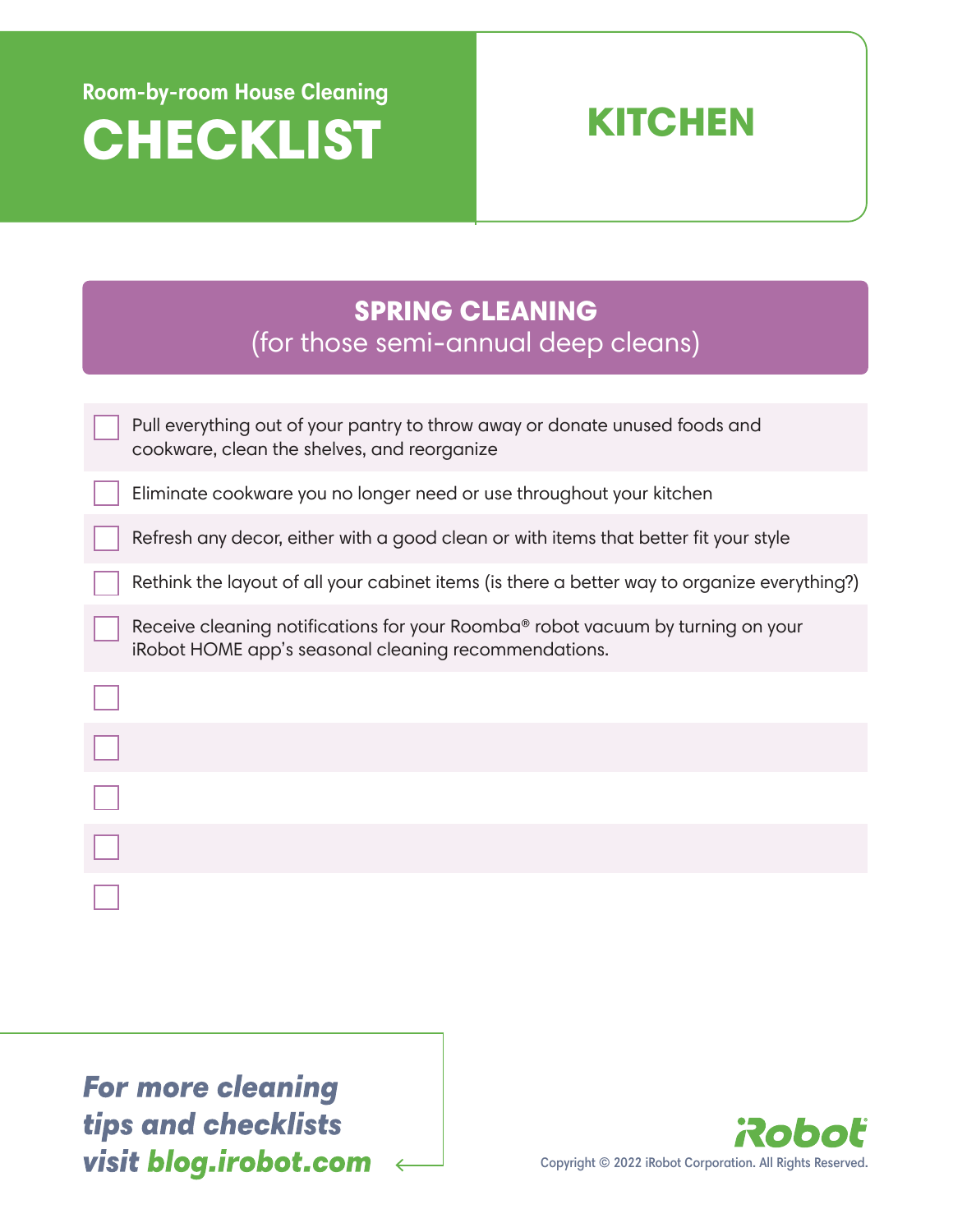### BATHROOM

### **DAILY**

| After a shower, squeegee your<br>shower door, tiles, and shower floor<br>to keep limescale and streaks from<br>forming | Pick up any towels (don't forget the<br>hand towels) or clothes on the floor<br>and put them in the laundry |
|------------------------------------------------------------------------------------------------------------------------|-------------------------------------------------------------------------------------------------------------|
| Quickly wipe down your counters                                                                                        | Straighten your bathroom rugs or<br>bath mats                                                               |
| and faucet from the water and<br>toothpaste splatter right after                                                       | Close your shower curtain                                                                                   |
| brushing your teeth or washing your<br>face or hands (and make sure to put                                             |                                                                                                             |
| your toothbrush away)                                                                                                  |                                                                                                             |
| After going to the bathroom first<br>thing in the morning, give your toilet<br>bowl a quick scrub with a toilet bowl   |                                                                                                             |
| brush (3 scrapes is all you need)                                                                                      |                                                                                                             |
| Declutter your counters by having an<br>organized space to keep all of your                                            |                                                                                                             |
| daily products (a bin on the counter<br>is really helpful if you use a lot of                                          |                                                                                                             |
| items and want a quick declutter)                                                                                      |                                                                                                             |
|                                                                                                                        |                                                                                                             |
|                                                                                                                        |                                                                                                             |
|                                                                                                                        |                                                                                                             |
| <b>For more cleaning</b>                                                                                               |                                                                                                             |

tips and checklists visit blog.irobot.com <

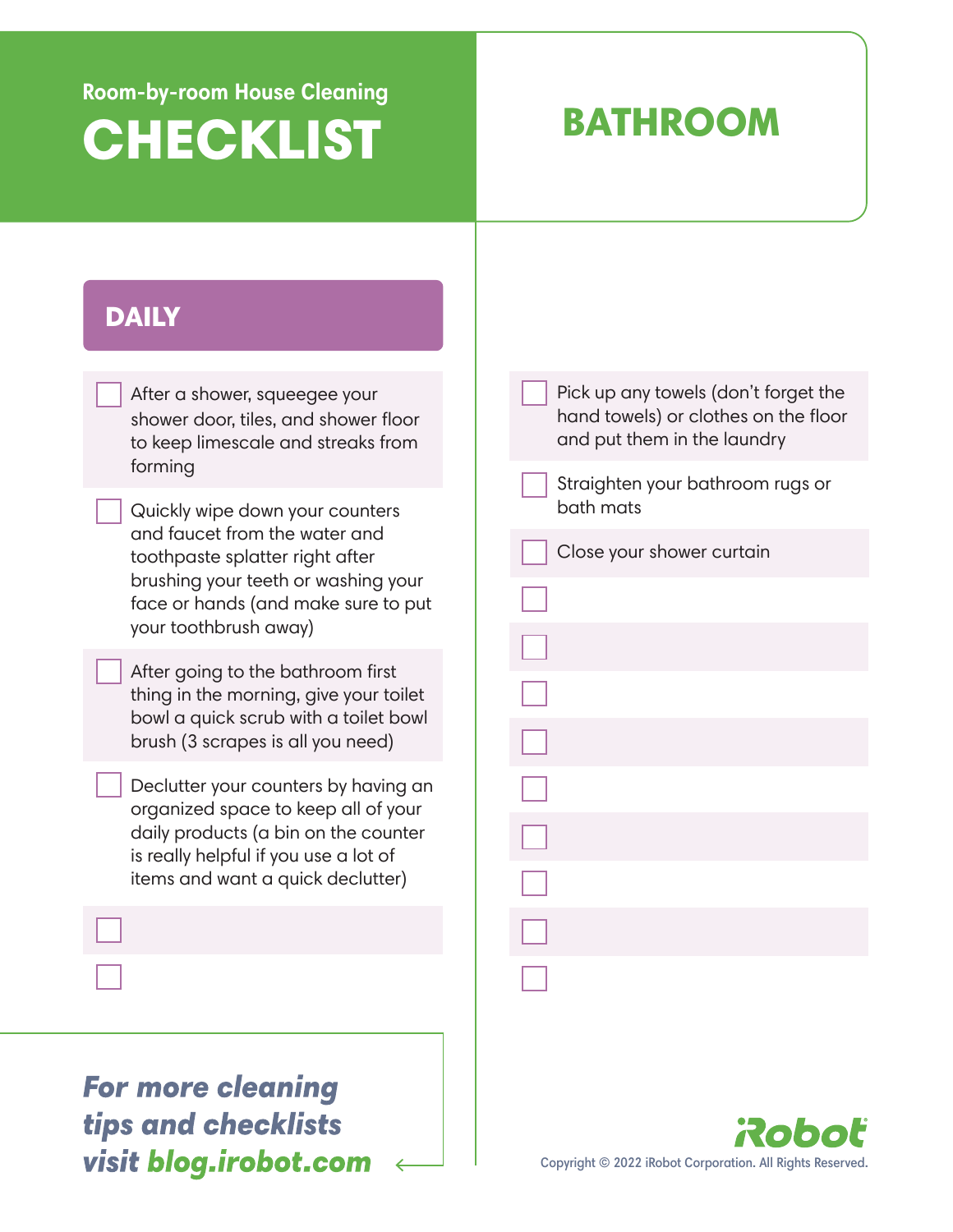### BATHROOM

**MONTHLY** 

### **WEEKLY**

| Wipe down your mirror(s)                                                    | Bleach your shower liner (if you<br>don't have a door)                                                           |
|-----------------------------------------------------------------------------|------------------------------------------------------------------------------------------------------------------|
| Dust lights and your fan as well as the<br>top ledge of the mirror          | Wash your shower curtain (if it's<br>white you can soak it in the tub with                                       |
| Scrub your shower / tub                                                     | the liner)                                                                                                       |
| Clean shower head (you may need<br>a limescale remover if you have hard     | Organize your cabinets and<br>drawers if they're a mess                                                          |
| water)                                                                      | Throw away any expired                                                                                           |
| Clean countertops                                                           | medications or unused body and<br>face products                                                                  |
| Scrub the toilet inside and out                                             | Replace any worn-out towels                                                                                      |
| Sweep and mop floors                                                        | Unclog your drains (we all lose hair<br>in the shower)                                                           |
| Put away any clutter                                                        | Apply a limescale remover or soak                                                                                |
| Wash your towels                                                            | your showerhead                                                                                                  |
| Wipe off knobs and light switches that<br>build up finger grime and smudges | Use a thin tool (such as the end of<br>a detailing brush if it has a pointed<br>silicone edge meant for scraping |
|                                                                             | corners) to clean the areas around<br>the drains, toilet, and sink                                               |
|                                                                             | Wipe the faces of your cabinets<br>(including the medicine cabinet)                                              |
| <b>For more cleaning</b><br>tips and checklists                             | Wipe down your baseboards<br>Roboľ                                                                               |
| visit blog.irobot.com                                                       | Copyright © 2022 iRobot Corporation. All Rights Reserved.                                                        |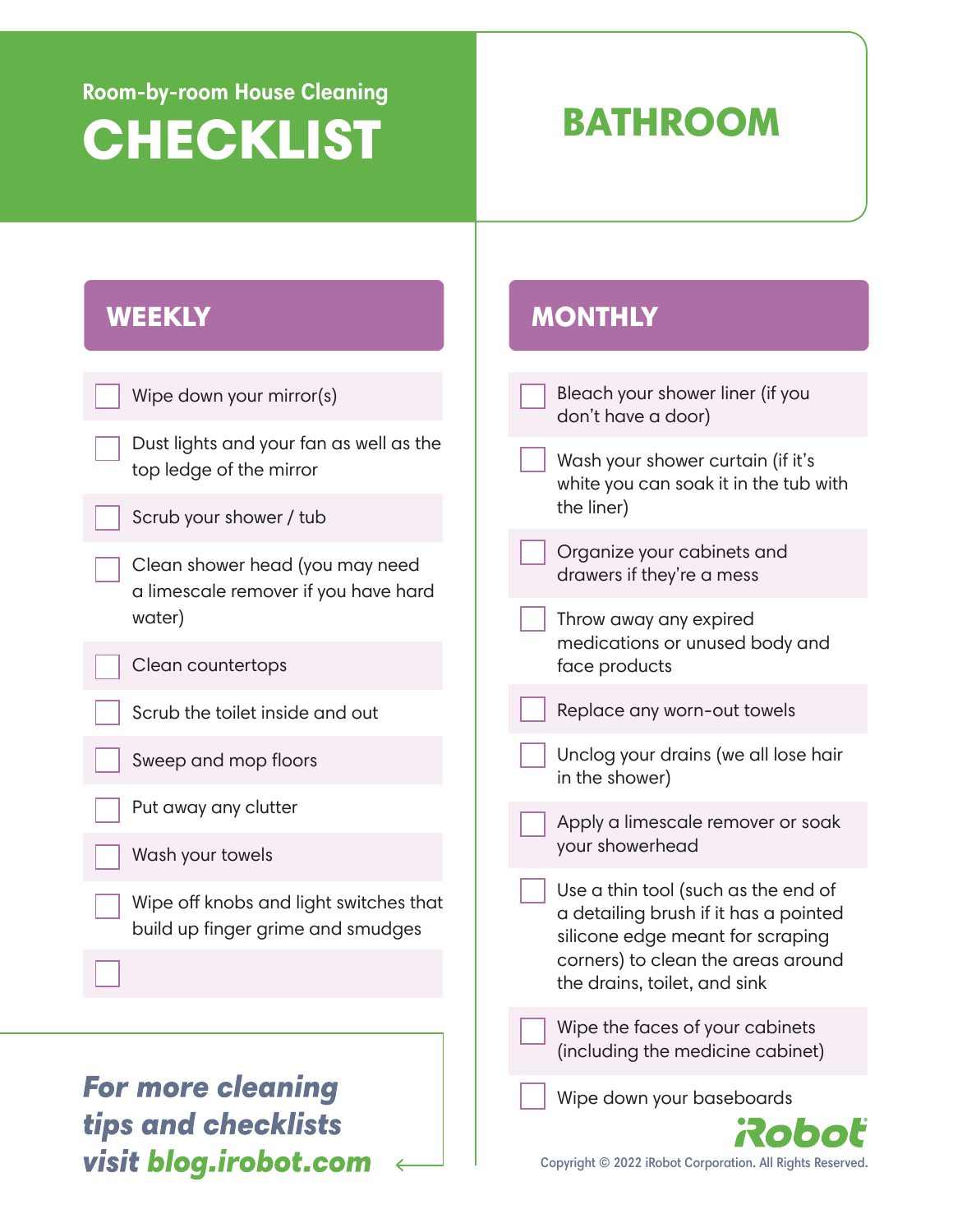### BATHROOM

### SUPPLIES

| A toilet bowl cleaner                                                                      | Washcloths (Use 3 different colored<br>microfiber cloths for toilet, mirror and |
|--------------------------------------------------------------------------------------------|---------------------------------------------------------------------------------|
| Glass cleaner for windows and<br>mirrors                                                   | counters - each color representing a<br>different surface so you're not cross   |
| All-purpose cleaner (for counters<br>and outside of toilet)                                | contaminating as you clean)                                                     |
| Maybe a new scent plug in                                                                  |                                                                                 |
| Baby oil to get your faucets to shine<br>and repel water stains                            |                                                                                 |
| Shower and tub cleaner (or a<br>spray bottle of your favorite natural<br>bathroom cleaner) |                                                                                 |
| <b>Cleaning gloves</b>                                                                     |                                                                                 |
|                                                                                            |                                                                                 |
|                                                                                            |                                                                                 |
|                                                                                            |                                                                                 |
| more<br>clean                                                                              |                                                                                 |

or more cleaning LF tips and checklists visit blog.irobot.com <

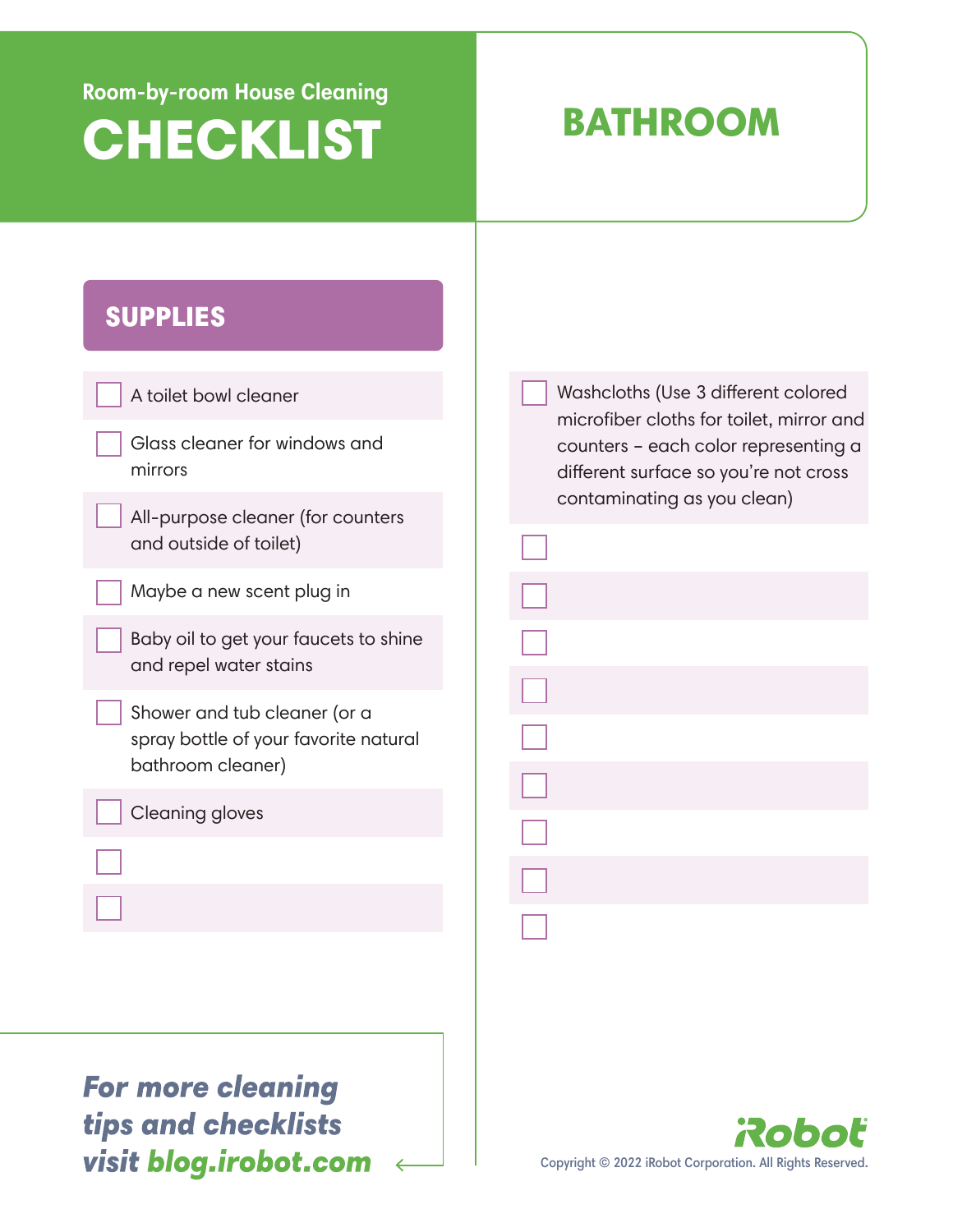## **Room-by-room House Cleaning**  CHECKLIST LIVING ROOM

**YEARLY** 

### **MONTHLY**

| Vacuum under couch cushions                              | Use a wet vac or upholstery vacuum                                           |
|----------------------------------------------------------|------------------------------------------------------------------------------|
| Move furniture to clean behind and<br>under              | to clean the couch and any other<br>chairs (and maybe even your<br>curtains) |
| Dust the TV and any other surfaces<br>in the living room | Organize tv stand and any shelves or<br>cabinets                             |
| Empty your fireplace of embers                           | Deep clean carpets or rugs                                                   |
| Clean lights and fan                                     |                                                                              |
| Wash sofa blankets                                       |                                                                              |
| Fluff cushions and pillows                               |                                                                              |
|                                                          |                                                                              |
|                                                          |                                                                              |
|                                                          |                                                                              |
|                                                          |                                                                              |
|                                                          |                                                                              |
|                                                          |                                                                              |
|                                                          |                                                                              |